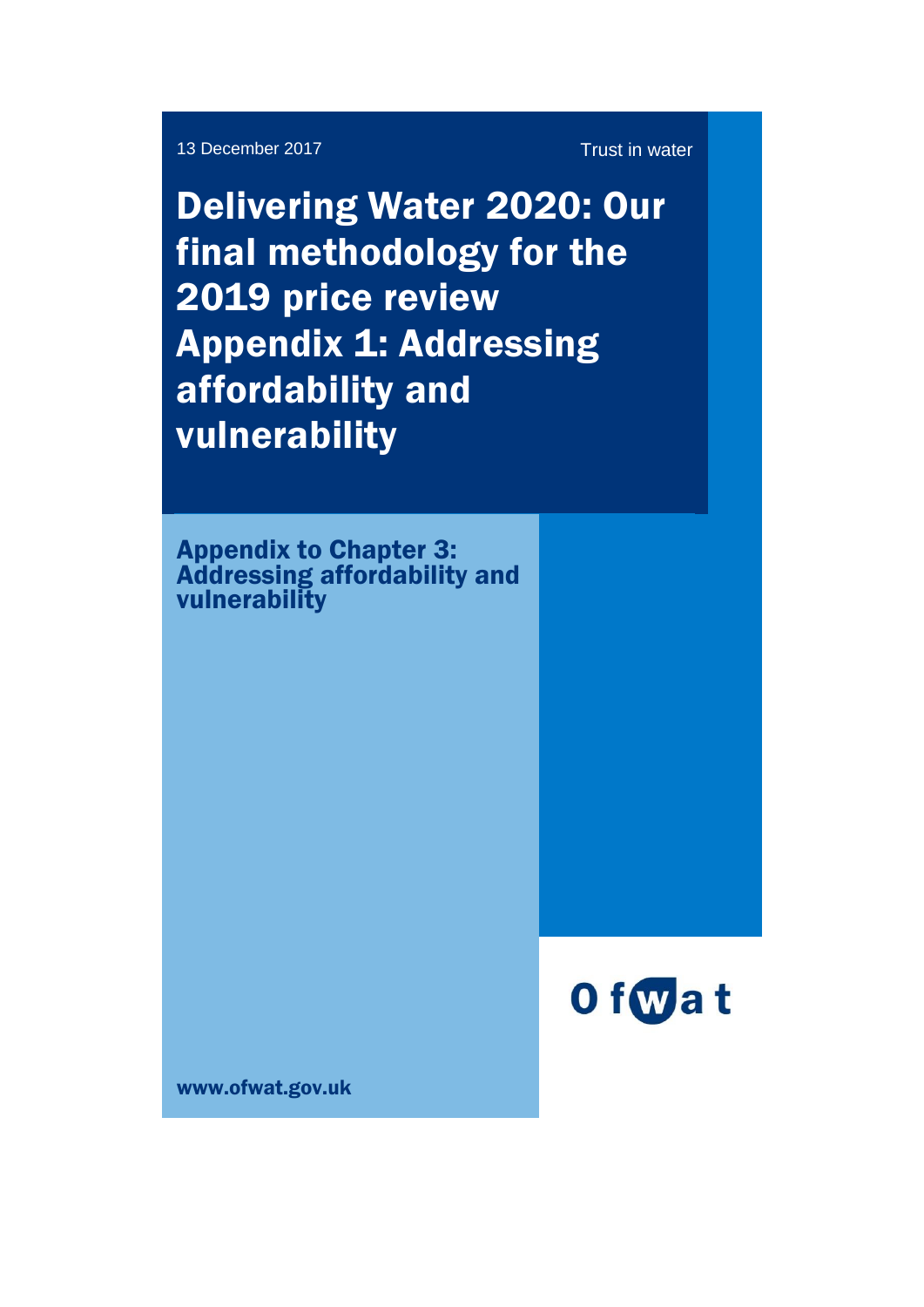# **Contents**

| 1. Summary                                           | 2  |
|------------------------------------------------------|----|
| 2. The links between affordability and vulnerability | 4  |
| 3. Affordability                                     | 5  |
| 4. Vulnerability                                     | 12 |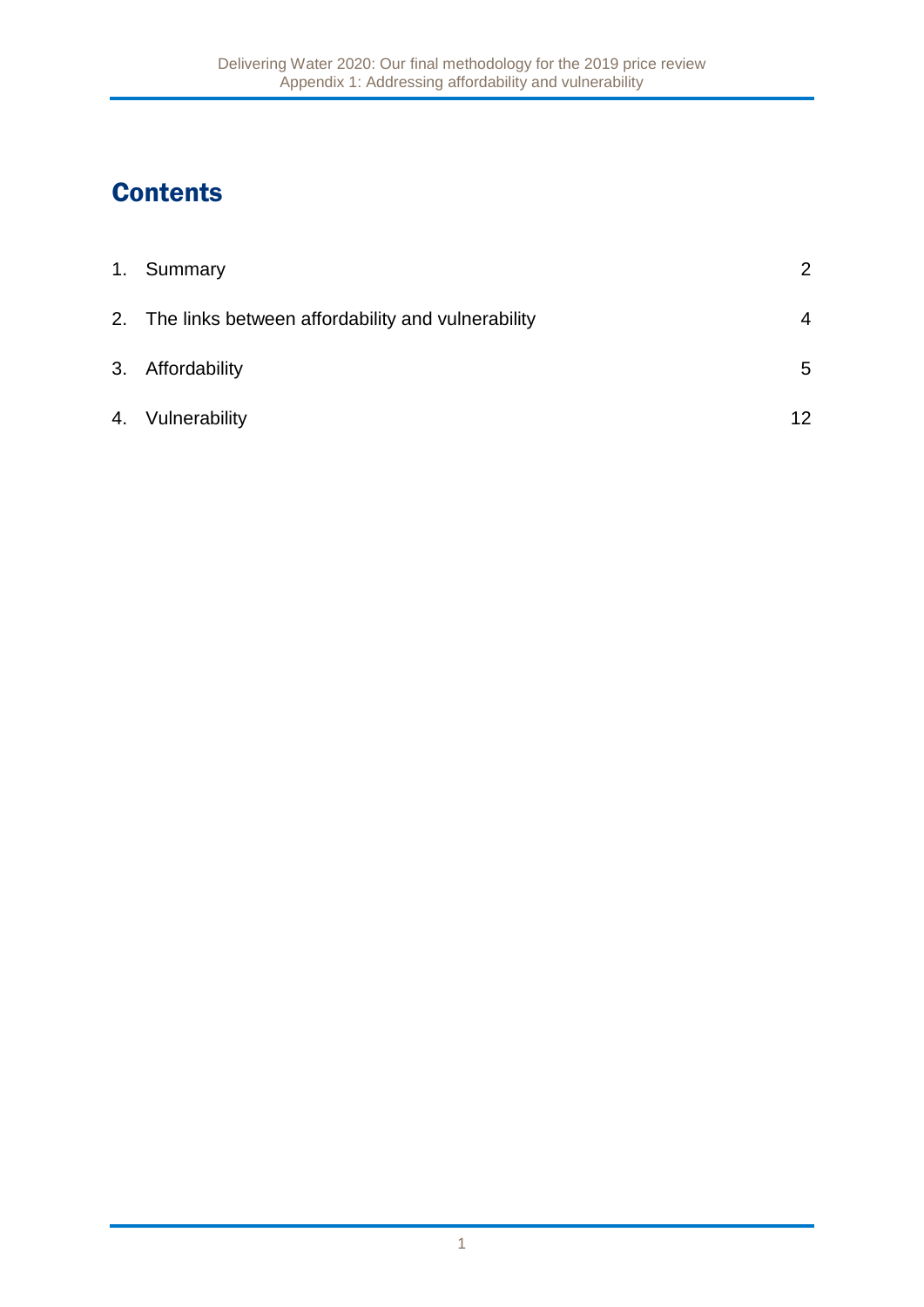# 1. Summary

This appendix sets out our final methodology for our 2019 price review (PR19), with respect to addressing affordability and vulnerability. Our PR19 methodology has been informed by full consideration of the views expressed by respondents to our [draft methodology proposals,](http://www.ofwat.gov.uk/consultation/delivering-water2020-consulting-on-our-methodology-for-the-2019-price-review/) published in July of this year. There was also further engagement through a stakeholder workshop and two Customer Challenge Group (CCG) chairs meetings.

This appendix supplements the information on affordability and vulnerability we set out in chapter 3 [\(Addressing affordability and vulnerability\)](https://www.ofwat.gov.uk/publication/delivering-water-2020-final-methodology-2019-price-review/) of our methodology for [the 2019 price review.](https://www.ofwat.gov.uk/publication/delivering-water-2020-final-methodology-2019-price-review/)

Affordability is the ability of a customer to pay their water bill. It is an important issue at PR19, as reflected by the fact that it is one of the four key themes of PR19. Customers must feel confident they are receiving affordable, value for money services, both now and in the long term.

Vulnerability relates to customers whose characteristics, situation or circumstances, mean that they may need sensitive, well-designed and flexible support and services. We are including vulnerability explicitly in a price review for the first time at PR19. If the sector is to build and maintain trust and confidence, it is essential that water companies thoroughly understand who their customers are and the specific needs of different types of customers. Companies can use this information to ensure that the vital services they provide are inclusive and accessible to those who need them.

#### Applicability to England and Wales

Our PR19 final methodology for affordability and vulnerability **applies to both** companies whose areas are wholly or mainly in England and companies whose areas are wholly or mainly in Wales. Affordability is a key concern for water customers in England and Wales.



According to research carried out by the [Consumer Council for Water,](https://www.ccwater.org.uk/wp-content/uploads/2017/09/Staying-afloat-addressing-customer-vulnerability-in-the-water-sector-2016-17.pdf) one in eight residential customers finds their water bill unaffordable across England and Wales. Some customers may be vulnerable over time and as much as half the population, irrespective of where they live, will find themselves at some point in temporary circumstances that may make them vulnerable. Both the [UK](https://www.gov.uk/government/publications/strategic-policy-statement-to-ofwat-incorporating-social-and-environmental-guidance) and [Welsh](http://www.assembly.wales/laid%20documents/gen-ld11283/gen-ld11283-e.pdf) Governments' strategic policy statements for Ofwat recognise the need for fair and affordable bills and support for customers in circumstances that make them vulnerable.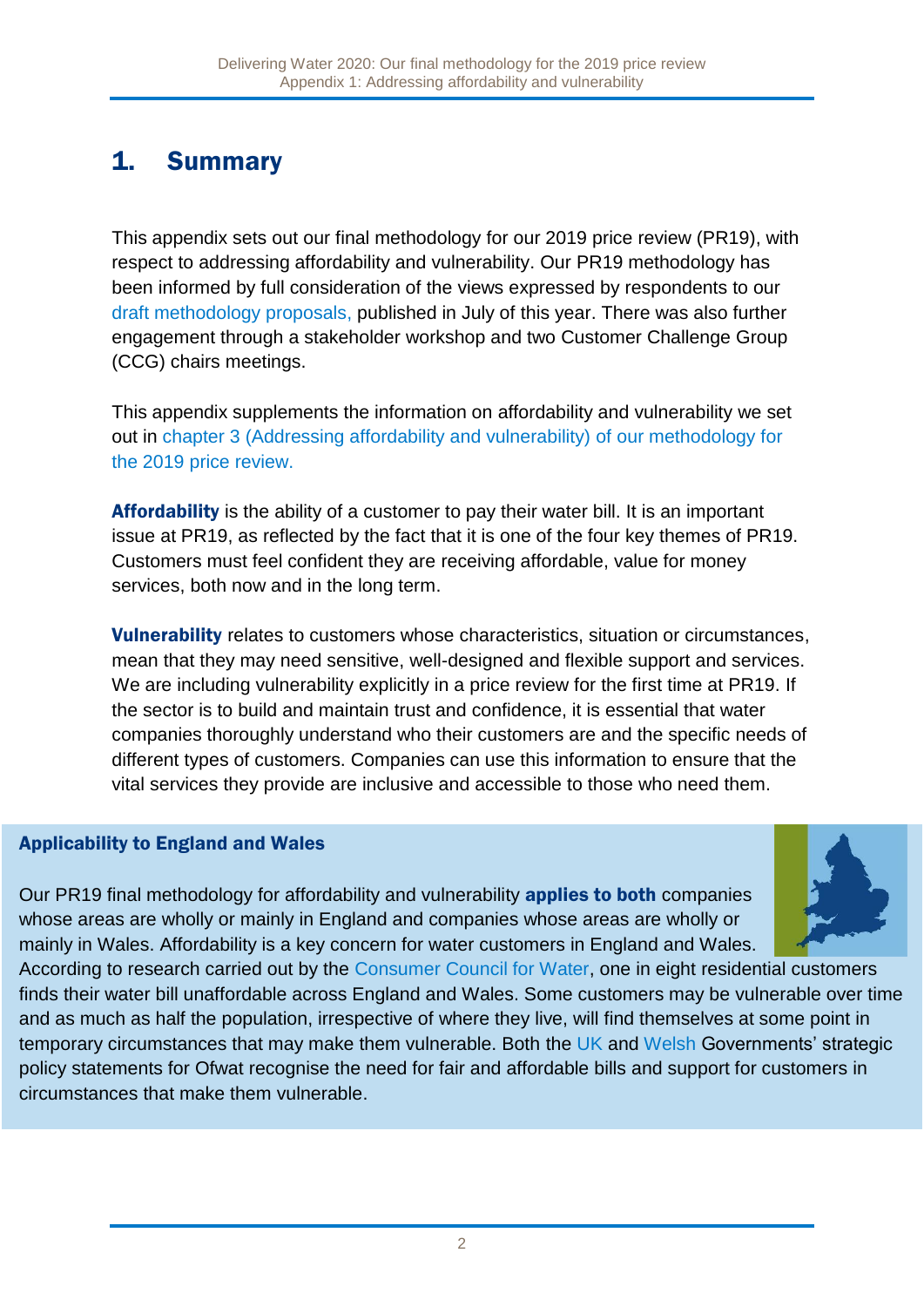The remainder of this appendix is structured as follows:

- section 2 sets out the links between affordability and vulnerability.
- section 3 sets out our approach and assessment on **affordability**.
- section 4 sets out our approach and assessment on vulnerability.

Section 2 [of appendix 15](https://www.ofwat.gov.uk/publication/delivering-water-2020-final-methodology-2019-price-review-appendix-15-responses-draft-methodology/) outlines respondents' views to the four questions we posed on addressing affordability and vulnerability in our draft methodology proposals. In appendix 15, we provide (or reference) our response to the issues raised by respondents.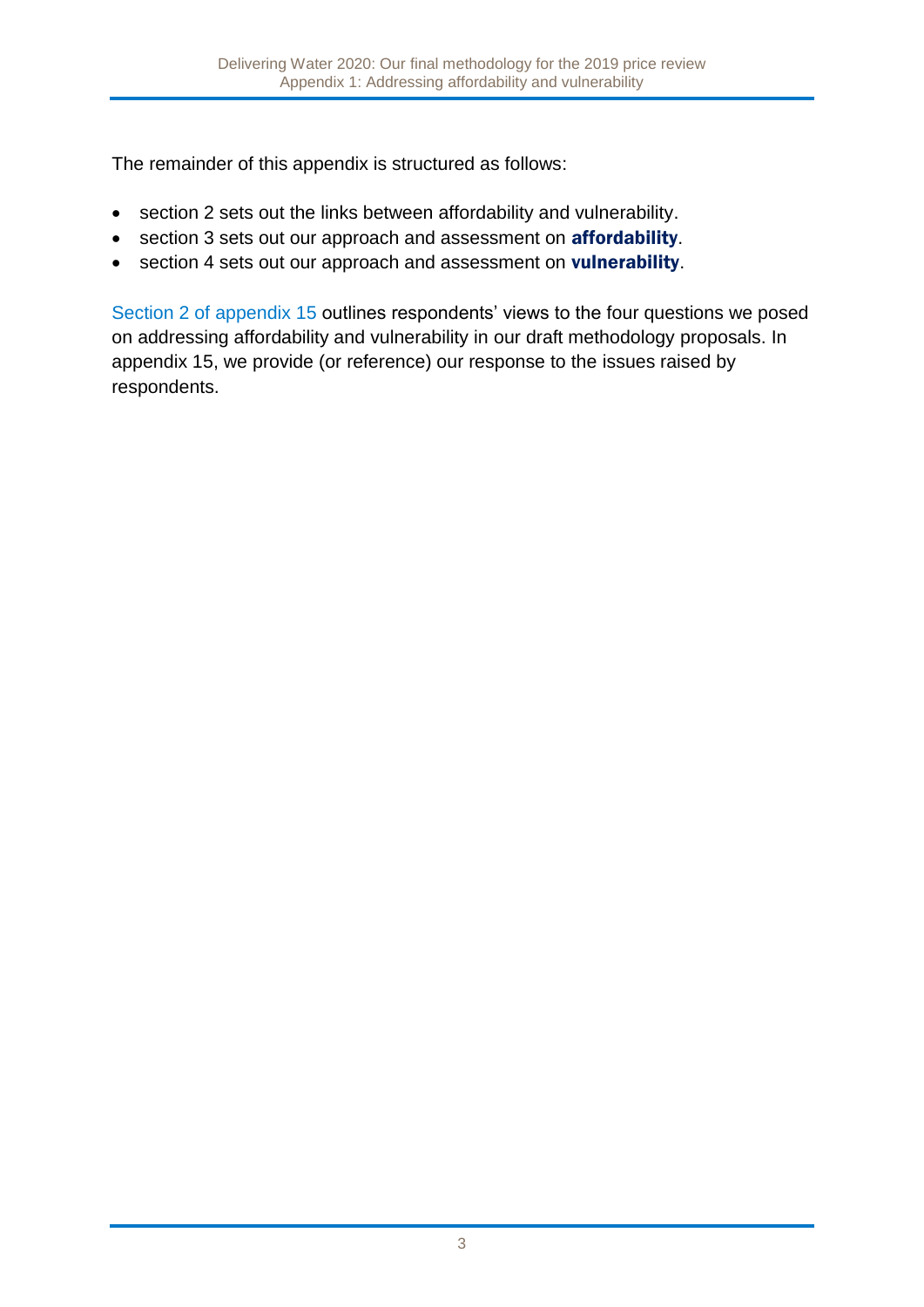# 2. The links between affordability and vulnerability

We recognise that affordability and vulnerability are complex issues. Our work in this area has encouraged companies to work more collaboratively with each other, other utilities and with third sector organisations, including charities, to proactively share the development of ideas, knowledge and best practice.

For many customers, affordability and vulnerability issues can overlap. For example, those customers who struggle to access a companies' services might also struggle to pay their bills. Our initial assessment of business plan test covers affordability and vulnerability together, so that we consider companies' approaches to both issues, in a rounded way.

However, we think it is more transparent to separately emphasise affordability and vulnerability within the initial assessment of business plan test, so that companies have to consider their approaches to both issues, and make sure they are addressing both. This reflects the fact that, while the two issues overlap, they are distinct. For example, a customer in circumstances that makes them vulnerable might be able to afford to pay their bills, but might need a particular service to make a payment.

We also recognise that other organisations use the terms **affordability** and **vulnerability** in different ways. We are using the terms as we defined them on page 2 of this appendix.

This appendix considers each issue in turn, looking first at affordability.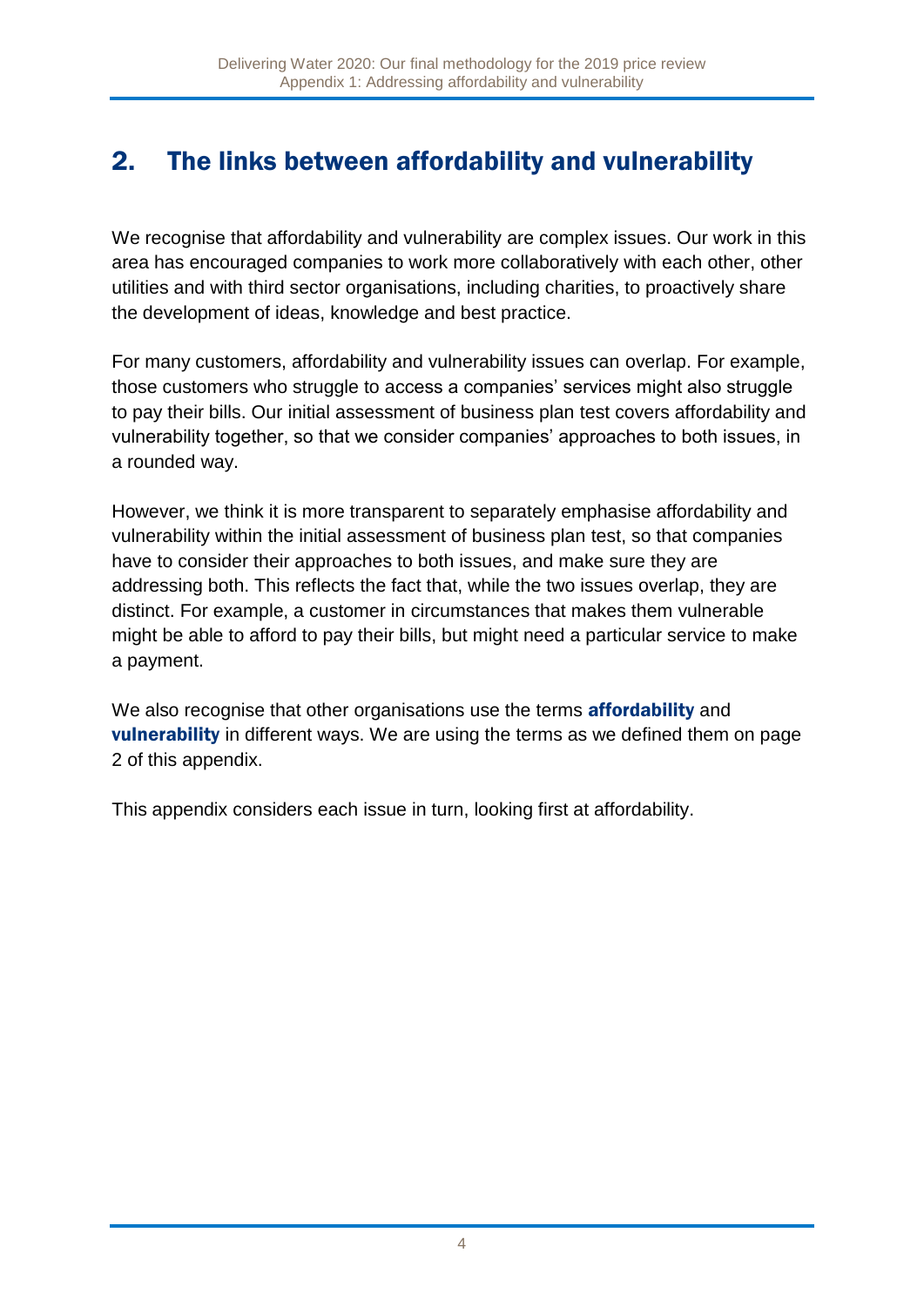# 3. Affordability

# 3.1 Our approach to assessing affordability at PR19

### The issue we are seeking to address

It is important that all customers receive services that are affordable and provide value for money. Customers who are struggling to pay or who are at risk of struggling to pay their bills need easy access to assistance. Companies need to be proactive in raising awareness of the financial assistance that they offer, and in getting that assistance to the right customers. The measures that companies use should be effective and maximise customer benefits. We will expect to see strong evidence that customers are supportive of social tariffs that go beyond revenue neutral levels of assistance and that the assistance is provided in the most efficient way.

### Our proposed position as set out in our draft methodology proposals

We want to see business plans that address three areas:

- overall affordability, including providing value for money;
- affordability in the long term; and
- affordability for those struggling to pay, or who are at risk of struggling to pay.

We proposed using five principles to assess business plans against these three areas:

- customer engagement;
- customer support:
- effectiveness;
- efficiency; and
- accessibility.

We said that our assessment will be supported by:

- evidence provided by companies;
- the independent reports from CCGs; and
- evidence from other expert organisations.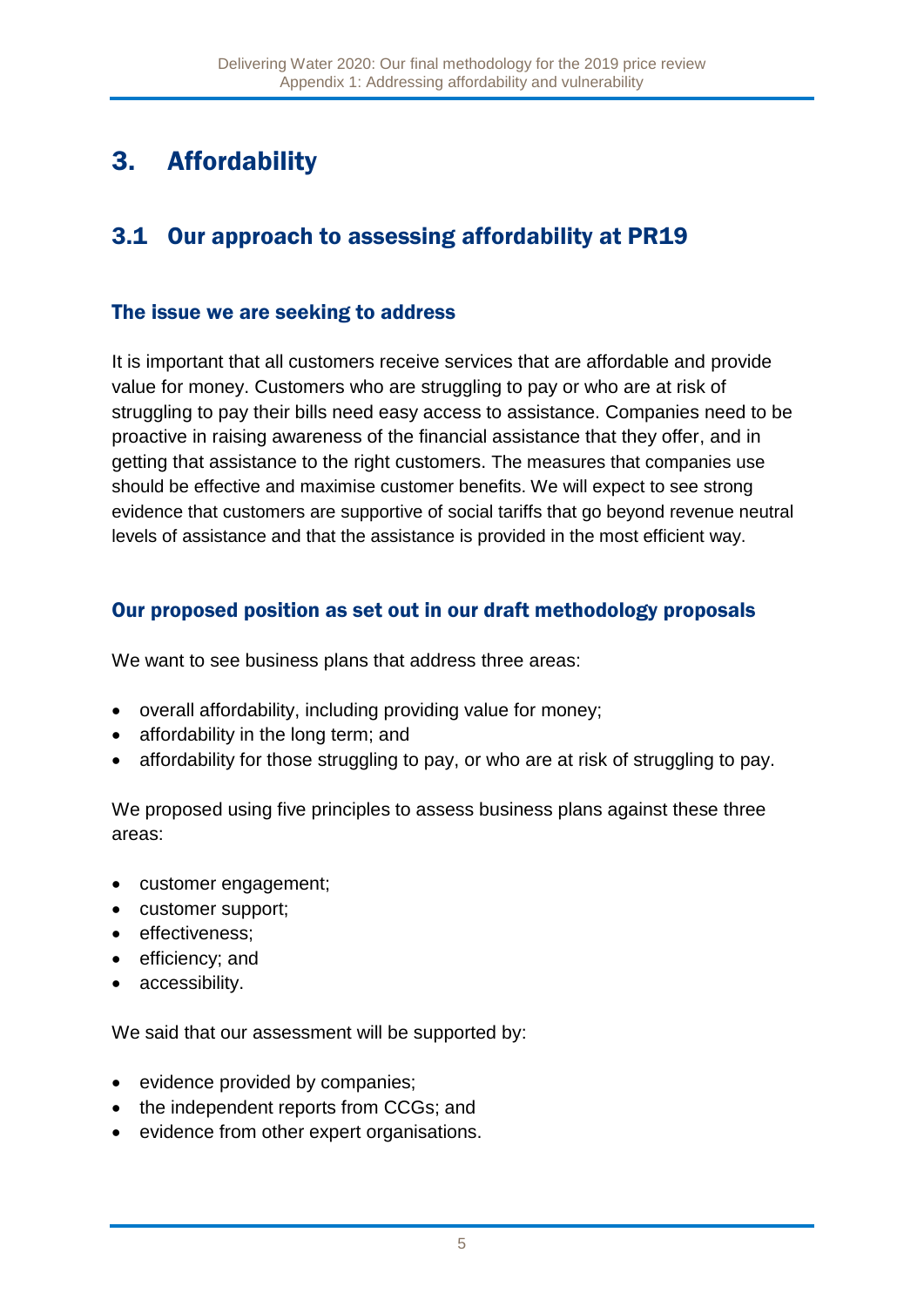As well as qualitative evidence, we also proposed that companies provide data, including on a short list of common metrics, to help us assess the affordability of their plans.

Our cost efficiency challenge, our approach to the cost of capital and our financeability test, will also promote affordability in PR19 and provide scope for lower bills (as explained in chapter 3 [of the PR19 final methodology\)](https://www.ofwat.gov.uk/publication/delivering-water-2020-final-methodology-2019-price-review/).

## Responses to our draft methodology proposals

There was agreement (some strong) with our proposals to consider the three areas of affordability, and to use the five principles to assess business plans against those areas. One respondent suggested that we focus more on assessing how companies support customers who struggle to pay their bills (our third area of affordability). Two respondents suggested we include additional principles. The first was on how well companies understand customers at a segmented level, and the second on how companies contribute to the funding of affordability support.

There were mixed views on our proposals to collect common quantitative metrics through the business plan tables, to assess how companies are addressing affordability. Some respondents considered that affordability was too complex and dynamic to capture in the individual metrics that we proposed.

Some respondents said they preferred companies to use bespoke metrics (metrics that companies design to measure how they are addressing affordability as opposed to common metrics that we ask companies to use) and some thought that it should be left for companies to decide what evidence they provide, to show how they are addressing affordability in their business plans.

Some respondents thought that if common metrics are used they should be easily comparable and the benefits of the comparison should be clear. They recommended that we work with stakeholders to develop common metrics, which incentivise the right company behaviour. A number of alternative metrics were suggested.

Some stakeholders suggested that we require companies to have common performance commitments on affordability, to reflect the importance of the issue.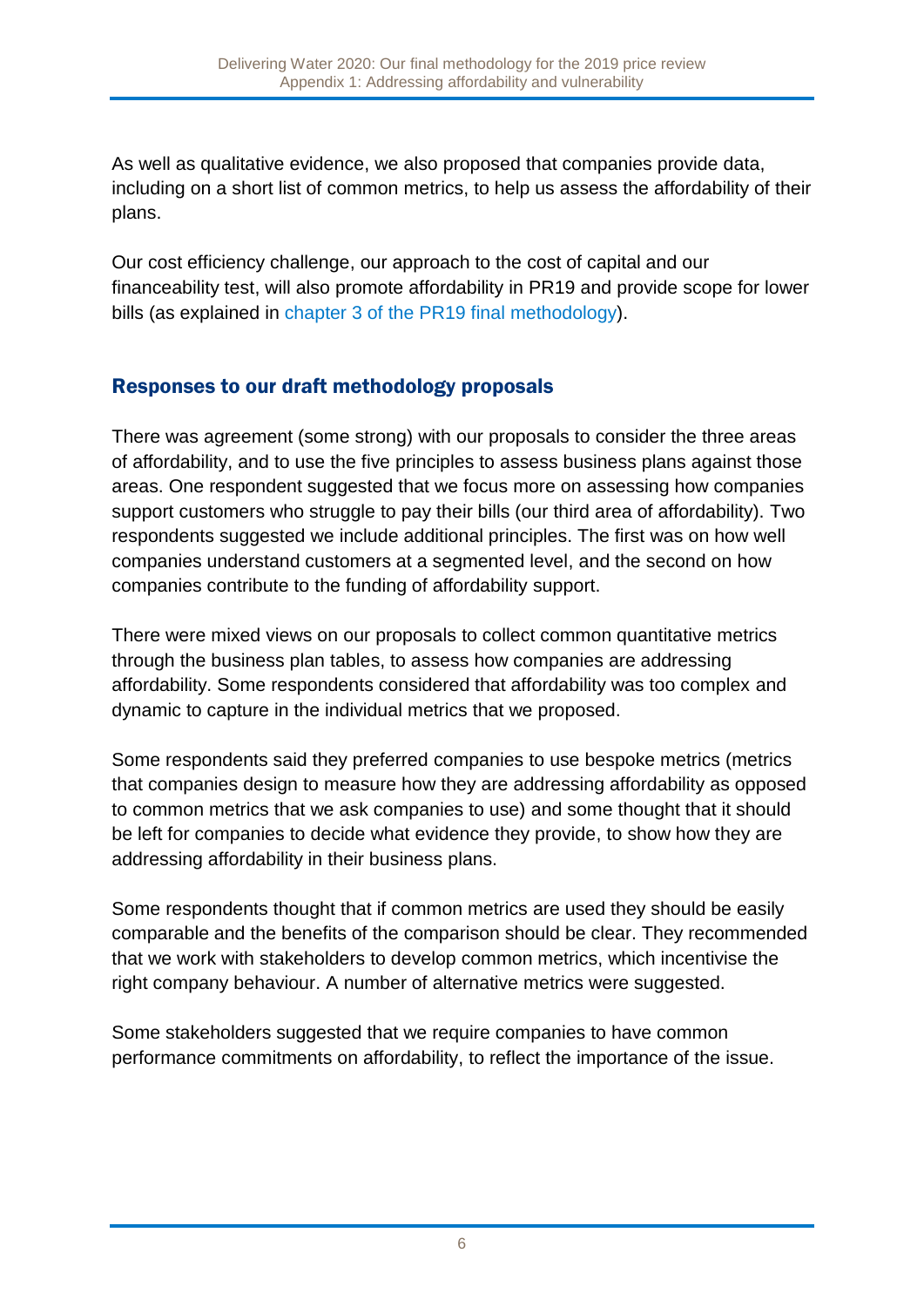### Our final position on assessing companies' approaches to affordability

We will test companies on the three areas of affordability and use the five principles, as set out above, to assess how companies are addressing the three areas in their business plans.

Companies should provide qualitative and quantitative evidence for us to carry out our assessment, including information on common metrics of affordability. We will collect this information through the business plan tables.

We will consider the common metrics alongside the quantitative and qualitative evidence provided by companies, and information from the independent CCG reports, when making our assessment in the round.

The table below illustrates the type of qualitative information we could use to assess companies' approaches to affordability, as well as the common metrics that we will use to assess companies' approaches to affordability, having considered responses to our draft methodology proposals and further engagement with our stakeholders. Companies can and should provide information in addition to the example qualitative information and the required common metrics in the table. This will allow companies to reflect the different challenges they face in relation to affordability, and the different approaches they can take, in the evidence they provide to us.

For the common metrics we are requiring companies to provide information for the 2017-18 financial year, and for future years (2018-19 to 2024-25). We have asked for historical information where it is available.

| <b>Principle to be applied</b>                                                                                       | <b>Sources of information for assessing</b><br>affordability                                                                                                                                                                                                                                                          |
|----------------------------------------------------------------------------------------------------------------------|-----------------------------------------------------------------------------------------------------------------------------------------------------------------------------------------------------------------------------------------------------------------------------------------------------------------------|
| 1. Customer engagement                                                                                               | <b>Qualitative:</b>                                                                                                                                                                                                                                                                                                   |
| How well the company is engaging with its<br>customers and third party organisations<br>on addressing affordability. | Company evidence, the independent CCG report and<br>information from other organisations on the<br>company's customer engagement on affordability,<br>long-term affordability and affordability for those<br>struggling or at risk of struggling to pay.                                                              |
|                                                                                                                      | How well companies are engaging with their<br>customers to understand the drivers of affordability<br>issues; the extent of these issues among their<br>customer base; how well they are engaging to<br>understand customer support for assistance for those<br>who struggle or who are at risk of struggling to pay, |

#### Table 1 Our proposed approach on how affordability could be assessed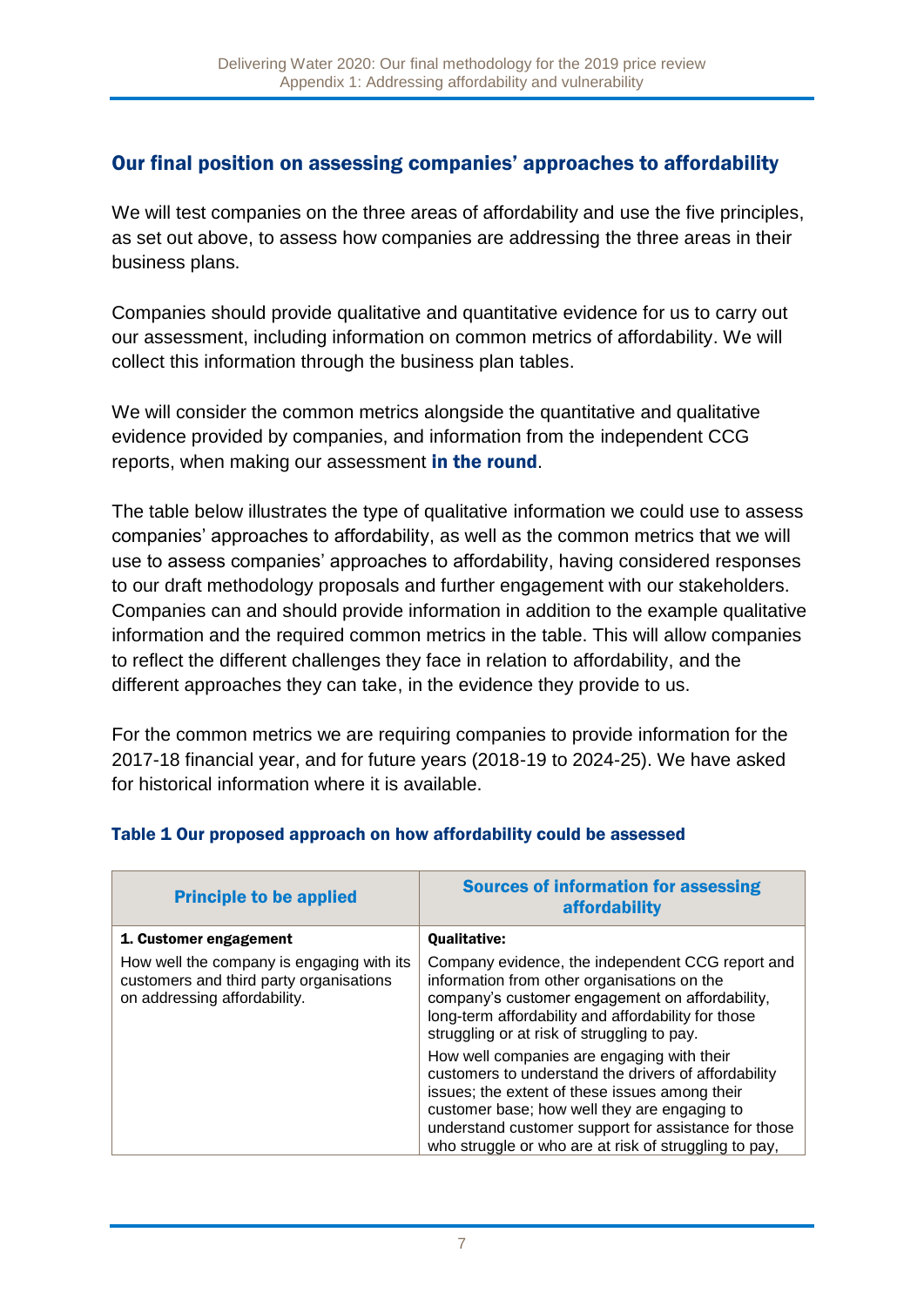| <b>Principle to be applied</b>                                                                                                                                                                               | <b>Sources of information for assessing</b><br>affordability                                                                                                                                                                                                                                                                                |
|--------------------------------------------------------------------------------------------------------------------------------------------------------------------------------------------------------------|---------------------------------------------------------------------------------------------------------------------------------------------------------------------------------------------------------------------------------------------------------------------------------------------------------------------------------------------|
|                                                                                                                                                                                                              | and in designing the most effective range of<br>assistance measures.                                                                                                                                                                                                                                                                        |
| 2. Customer support                                                                                                                                                                                          | <b>Qualitative:</b>                                                                                                                                                                                                                                                                                                                         |
| What are customers' views on the<br>company's proposals for addressing<br>affordability?                                                                                                                     | Company evidence, including: research, the<br>independent CCG report and information from other<br>organisations on customer support for the company's<br>approach to the three areas of affordability - on the<br>level of bills and the assistance for those who<br>struggle or are at risk of struggling to pay.<br><b>Quantitative:</b> |
|                                                                                                                                                                                                              | Percentage of customers finding the level of their bills<br>affordable.                                                                                                                                                                                                                                                                     |
|                                                                                                                                                                                                              | Percentage of customers finding their bills<br>acceptable.                                                                                                                                                                                                                                                                                  |
| 3. Effectiveness                                                                                                                                                                                             | <b>Qualitative:</b>                                                                                                                                                                                                                                                                                                                         |
| How well the company's proposed<br>approach will improve affordability.                                                                                                                                      | Company evidence, the independent CCG report and<br>information from other organisations, including how<br>well the company understands the needs in its area<br>for affordable bills, and how its proposals address<br>these needs.<br><b>Quantitative:</b>                                                                                |
|                                                                                                                                                                                                              | Percentage of customers who are in debt and who<br>have a repayment plan.                                                                                                                                                                                                                                                                   |
|                                                                                                                                                                                                              | Percentage of customers who have a repayment plan<br>and who are continuing to pay.                                                                                                                                                                                                                                                         |
| 4. Efficiency                                                                                                                                                                                                | <b>Qualitative:</b>                                                                                                                                                                                                                                                                                                                         |
| The difference the company's proposed<br>approach will make, compared with the<br>costs of interventions.                                                                                                    | Company evidence and the independent CCG report<br>on the efficiency of the company's approach to<br>addressing the three areas of affordability for PR19.<br><b>Quantitative:</b>                                                                                                                                                          |
|                                                                                                                                                                                                              | Benefits (in £m) of applying affordability assistance<br>measures.                                                                                                                                                                                                                                                                          |
|                                                                                                                                                                                                              | Costs (in £m) of applying affordability assistance<br>measures.                                                                                                                                                                                                                                                                             |
| 5. Accessibility                                                                                                                                                                                             | <b>Qualitative:</b>                                                                                                                                                                                                                                                                                                                         |
| What the company will do to improve<br>accessibility and how effective it will be.<br>(Applies only to the third area of<br>affordability: those struggling or at risk of<br>struggling to pay their bills). | Company evidence, the independent CCG report and<br>CCWater research, and information from other<br>sources, such as those organisations specialising in<br>debt management.                                                                                                                                                                |
|                                                                                                                                                                                                              | Evidence on the support available for those at risk of<br>struggling to pay their bills and how proactively<br>companies deploy support in advance of problems<br>arising.<br><b>Quantitative:</b>                                                                                                                                          |
|                                                                                                                                                                                                              | Percentage of customers aware of affordability<br>assistance measures.                                                                                                                                                                                                                                                                      |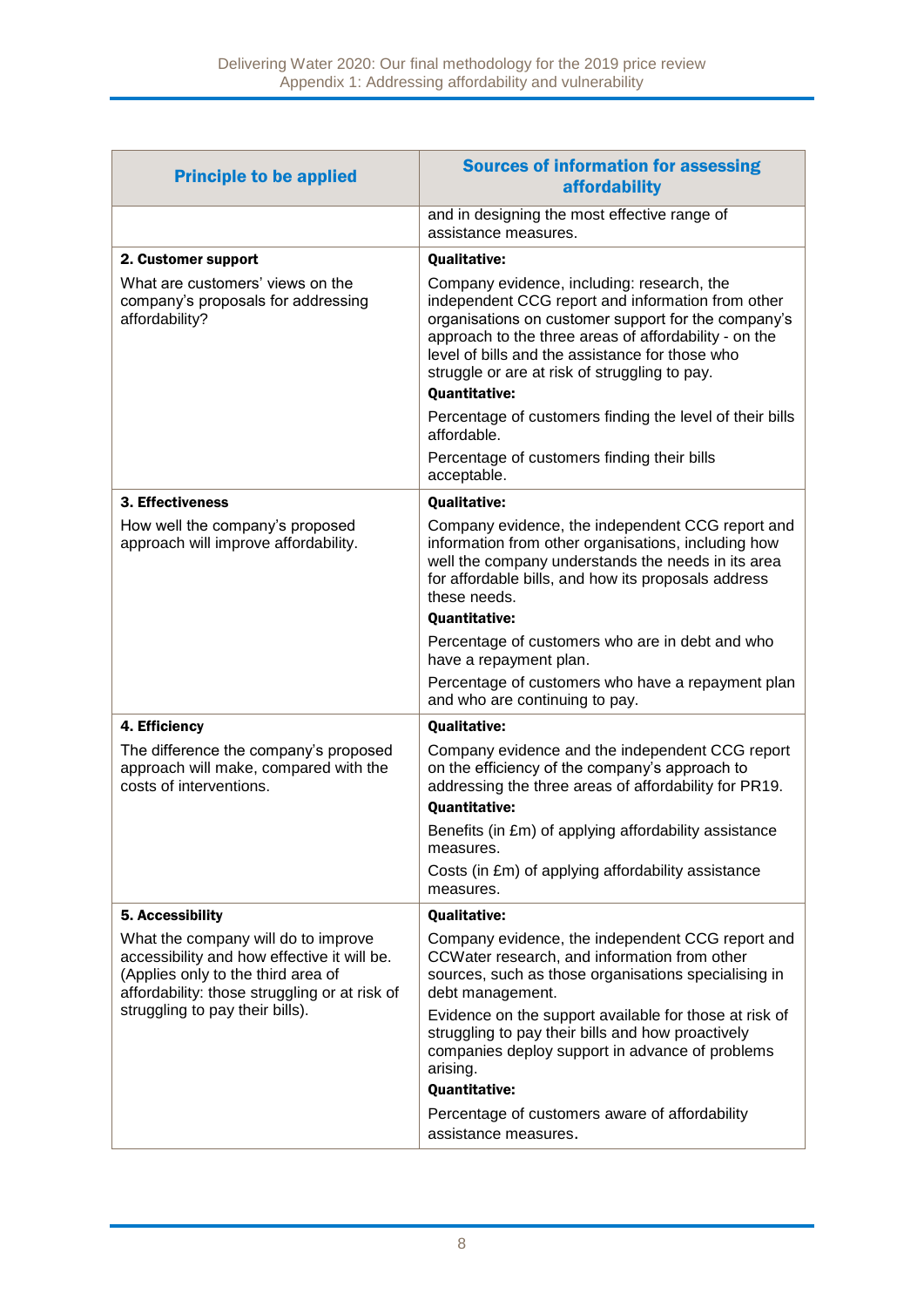We have revised the common metrics on affordability, following responses to our draft methodology proposals, a stakeholder workshop and discussion at two CCG chairs meetings. At the workshop we asked for stakeholders' views on a list of alternative metrics suggested in responses to our draft methodology proposals. We then received comments from CCG chairs on a revised list, which we considered before deciding on our final list.

We confirm that we are considering common metrics in the round alongside other qualitative and quantitative information provided by companies. We have decided on collecting common metrics because it gives us a small amount of common evidence across companies. This helps us to evaluate approaches to assessing affordability, as well as taking account of company-specific information.

Our approach allows and encourages companies to supplement the information in the common metrics with their own company-specific information. This addresses the concerns of those respondents who said they would prefer companies to decide what evidence they provide, to show how they are addressing affordability in their business plans.

We have not changed the balance between the three areas of affordability. We consider that all three areas are equally important. We consider overall affordability and long-term affordability to be as important for us to assess at PR19 as companies' support for customers who struggle to pay their bills.

We have not changed the five principles we are using to assess companies' approaches to affordability. We consider that how well companies understand customers at a segmented level forms part of our first principle on customer engagement. We consider that how companies contribute to the funding of affordability support is covered by our assessment of the third area of affordability: those struggling or at risk of struggling to pay their bills.

We will not require companies to have a common performance commitment for affordability because we recognise that no single measure reflects the complexity and dynamism of affordability and that the challenges vary across companies. Companies can propose bespoke performance commitments on affordability that reflect their specific challenges. We are requiring companies to provide data on a number of common metrics of affordability to help us to better understand the nature of affordability issues and the variations between companies, but we are not requiring companies to set commitments on these common metrics. We consider our strong emphasis on affordability at PR19 will sufficiently incentivise companies to address these issues effectively in their business plans. We will build on experience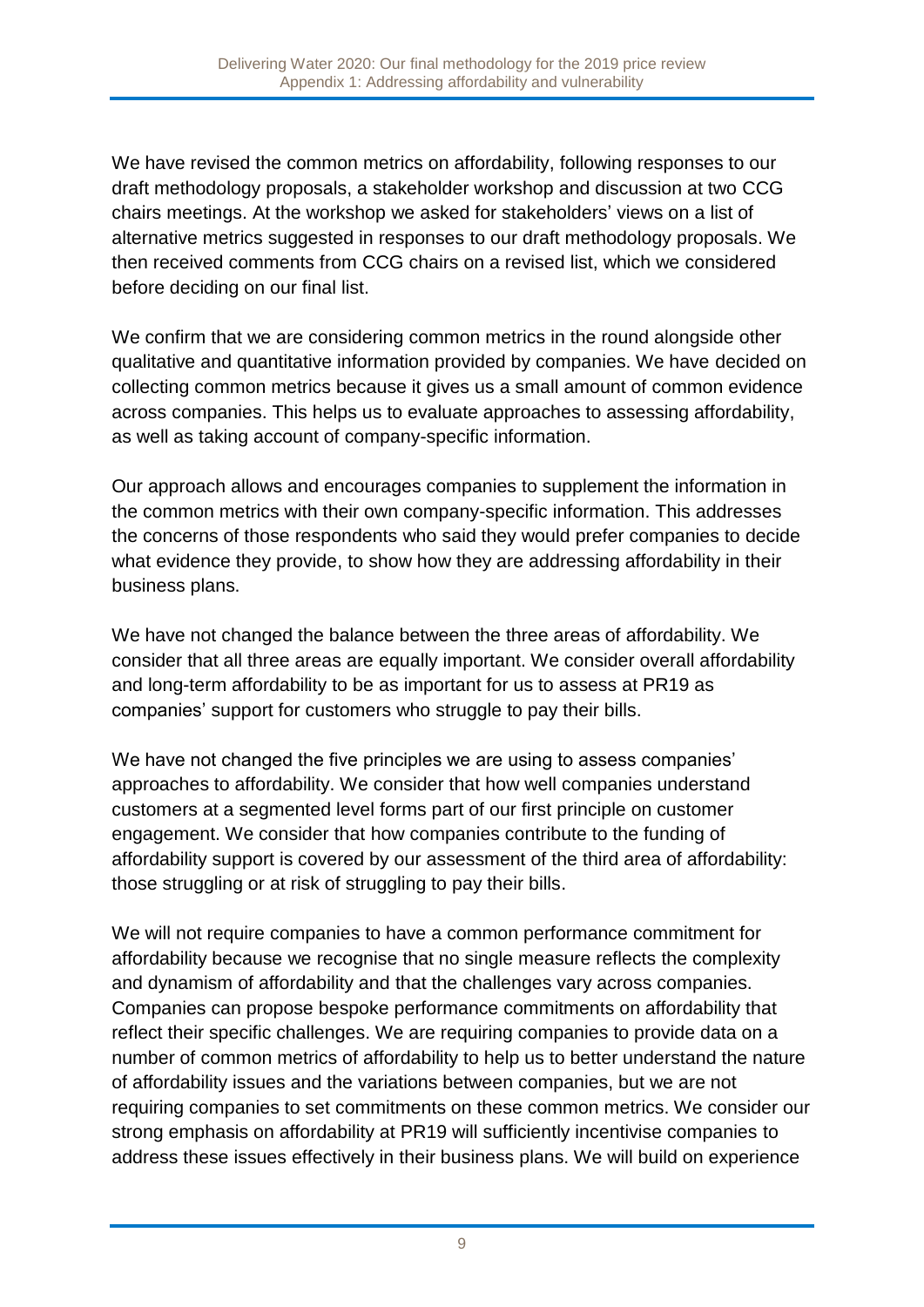in PR19 and reconsider common performance commitments for affordability at PR24.

# 3.2 Our assessment of proposed options: affordability

This section contains our assessment of the options in our draft methodology proposals on our approach to affordability. We consulted on three options.

#### Option 1: No change to PR14 approach

In this option we proposed not to change our approach from the one we used in PR14, where we tested how well a company demonstrated that:

- it robustly tested its proposals with its customers for affordability;
- its customers found its proposals affordable; and
- it had explored all available means to make bills as affordable as possible for future customers, as well as present ones.

#### Option 2: Using a principles-based approach to assess how companies are addressing affordability

We proposed three areas of affordability that, when taken together, encourage companies to think about all their customers. They do this by providing value for money for current and future customers, as well as supporting those struggling or at risk of struggling to pay.

In this option we proposed to assess how companies are addressing the three areas of affordability against five principles, using both qualitative and quantitative evidence provided by companies.

#### Option 3: Using metrics for the principles-based approach to assess how companies are addressing affordability

In addition to the proposals set out under option 2, in this option we proposed to ask companies to provide data to demonstrate the affordability of their plans against our principles. We set out the type of metrics companies already use to assess affordability, other measures we consider could be useful, and other evidence we would look at to assess affordability.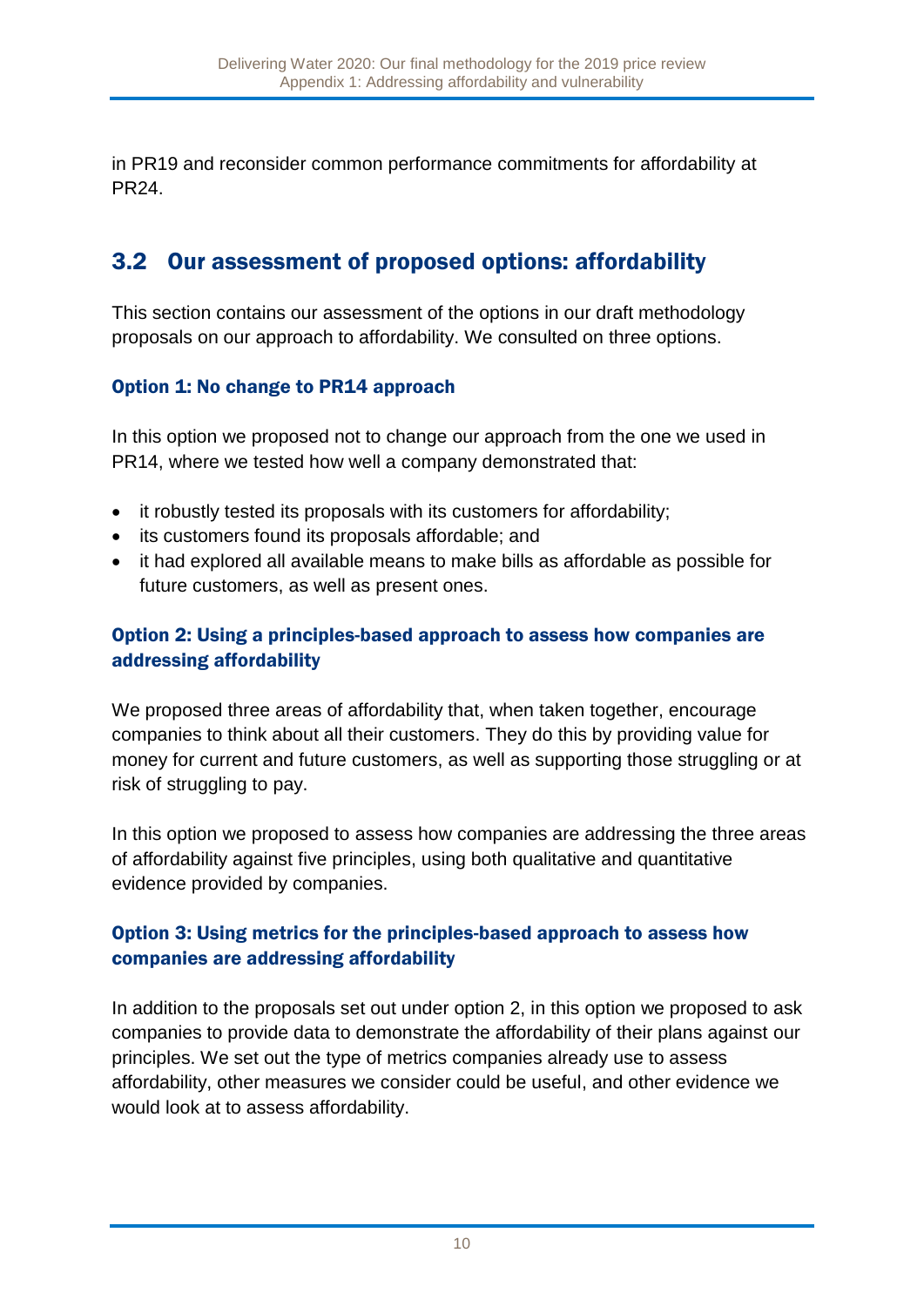## Responses to our draft methodology proposals

Respondents did not comment specifically on the numbered options, although there was agreement to base our assessment of business plans on our three areas and five principles (option 2). There was also general support for companies providing data as part of their evidence to show how their plans address affordability. We consider, therefore, that there was general support for option 3, acknowledging the mixed views on the use of common metrics.

### Our decision on the preferred option

We have decided on option 3. It requires companies to provide robust evidence in their business plans on how their approaches have, and will, deliver affordability for current customers, future customers, and those struggling, or at risk of struggling, to pay. It also requires companies to provide evidence on the customer engagement they have carried out on their approaches, how well the company understands what affordability looks like for its customers, and the customer support for the approach they have taken. Companies will have to provide evidence on the effectiveness and efficiency of their approaches to addressing affordability, and how accessible their support schemes are for customers.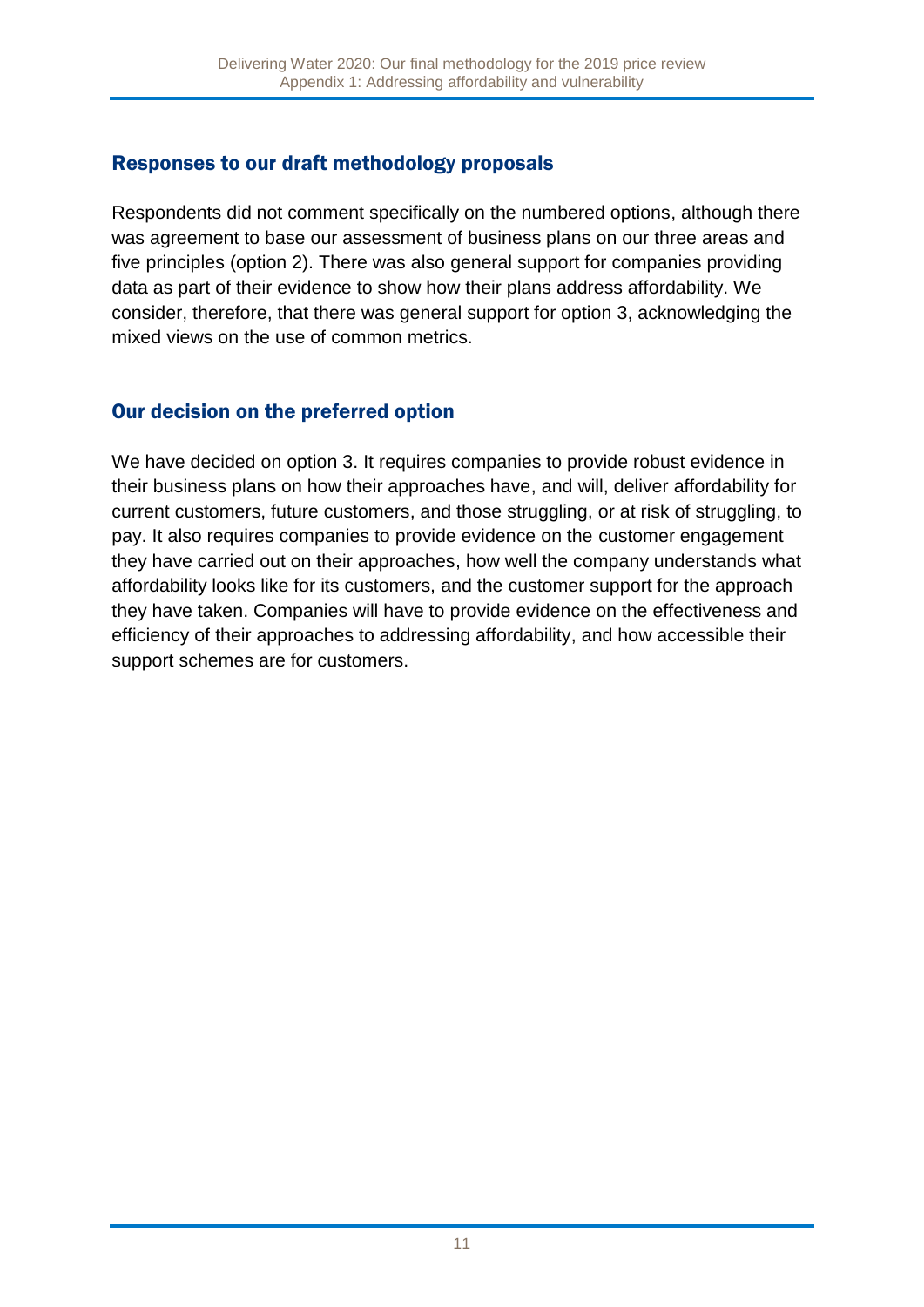# 4. Vulnerability

# 4.1 Our approach to assessing vulnerability at PR19

#### The issue we are seeking to address

We want to see companies demonstrating in their business plans how they provide sensitive, well-designed and flexible support and services for customers in circumstances that make them vulnerable. This includes customers who are at risk of being in circumstances that make them vulnerable. We set out the challenges facing companies in our [2016 vulnerability focus report](https://www.ofwat.gov.uk/publication/vulnerability-focus-report/) (see below). We want to build on our work on vulnerability, including our vulnerability focus report, by requiring companies to provide evidence in their business plans of how they are addressing vulnerability.

### Our proposed position as set out in our draft methodology proposals

We proposed to use evidence to assess how companies' business plans support customers in circumstances that make them vulnerable. This is based on the challenges we set in our [2016 vulnerability focus report.](https://www.ofwat.gov.uk/publication/vulnerability-focus-report/)

We proposed to assess:

- how well companies use good-quality available data to understand their customers and identify those in circumstances that make them vulnerable;
- how well companies engage with other utilities and third-party organisations to identify vulnerability and best support those who are in circumstances that make them vulnerable; and
- how targeted, efficient and effective companies' measures to address vulnerability are.

In the focus report, we stated that we would encourage CCGs to use the report as a base on which to challenge companies and their business plans when considering both customer service excellence and their companies' approaches to addressing vulnerability. We explained that the CCGs have an important role in providing independent assurance to us on the quality of companies' customer engagement and the extent to which companies have taken the customer engagement into account in their plans.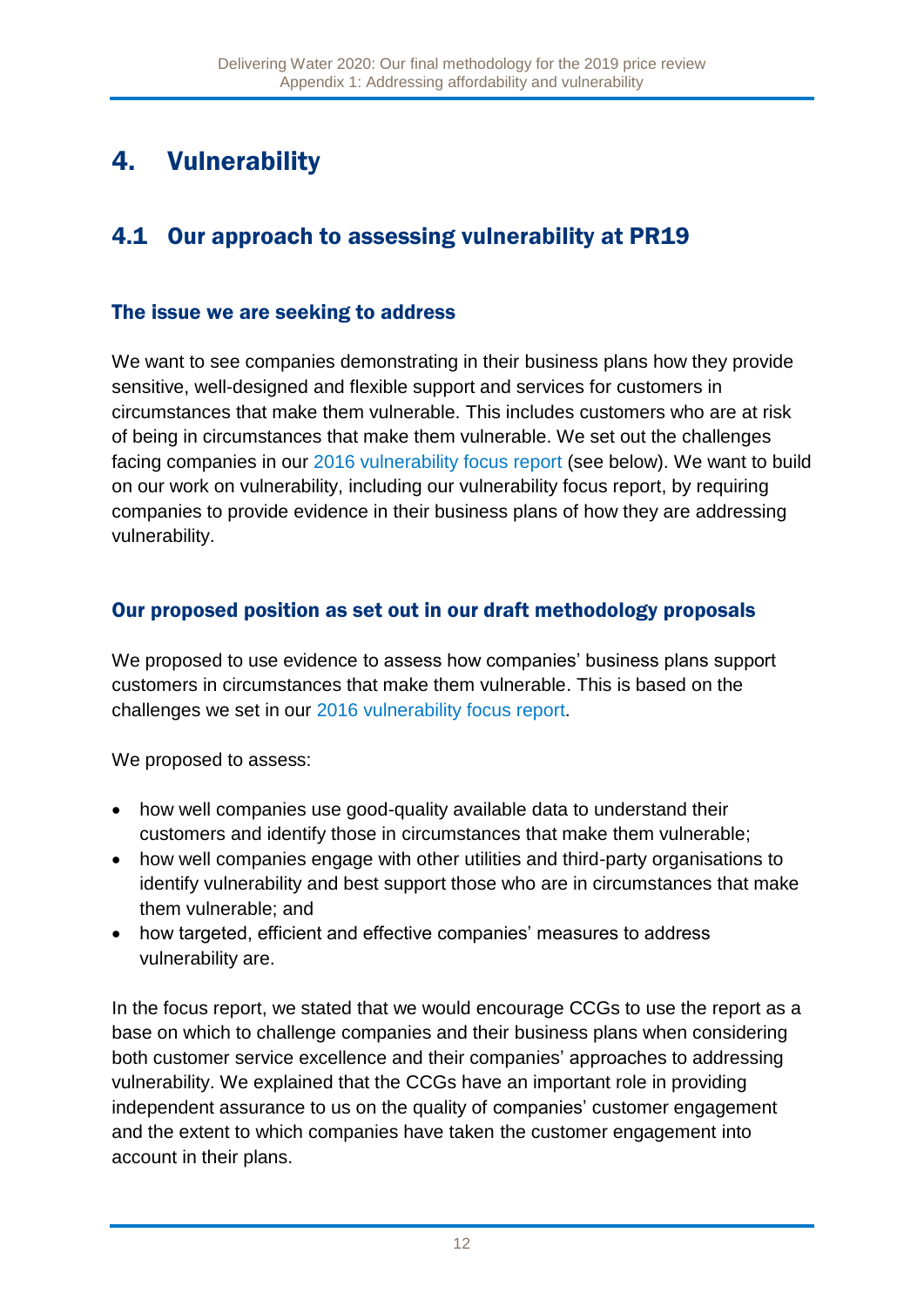In addition to our customer engagement tests and our qualitative vulnerability tests, we proposed going further in our assessment of how companies address vulnerability issues, by requiring companies to:

- propose at least one bespoke performance commitment in their business plans for addressing vulnerability, after engaging with customers and taking on board challenges from their CCGs; and
- report to us publicly on how they are addressing vulnerability, including using common metrics. We said that we would work with the companies and other stakeholders to develop common metrics to assess business plans in PR19. We will reconsider common performance commitments for PR24.

We proposed three common metrics of vulnerability:

- 1. Proportion of eligible customers receiving support through vulnerability assistance option(s).
- 2. The number of customers contacted by the company about eligibility for vulnerability assistance options.
- 3. The percentage of customers receiving vulnerability assistance option(s) who are satisfied with the assistance.

## Responses to our draft methodology proposals

There was support for us using evidence from companies and the views of CCGs to assess how companies' plans support customers in circumstances that make them vulnerable, based on the challenges we set out in our 2016 vulnerability focus report.

There was strong support for companies having a bespoke, rather than a common, performance commitment on vulnerability, to reflect local circumstances, and because this is the first time we are testing companies' approaches to vulnerability explicitly in a price review. Some respondents accepted that our approach might be a precursor for a common performance commitment on addressing vulnerability at PR24.

There were mixed views on our proposal to collect common quantitative metrics through the business plan tables to assess how companies are addressing vulnerability. Similarly to common metrics of affordability, some respondents considered that vulnerability was too complex and dynamic to capture in individual metrics, and that the focus should be on company behaviours, not metrics. Some respondents disagreed with the particular metrics we proposed. In contrast, some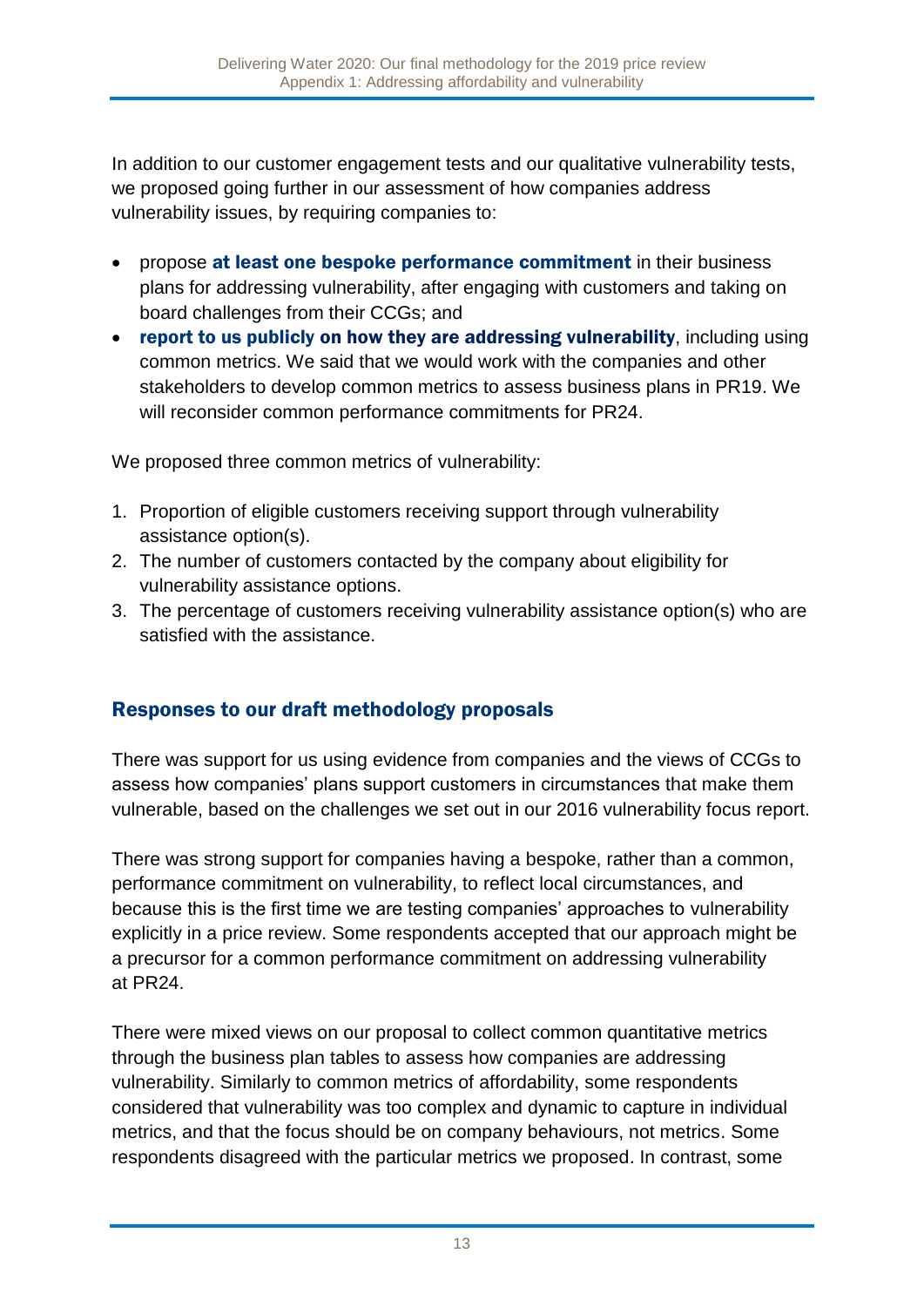stakeholders suggested that we require companies to have common performance commitments on vulnerability, to reflect the importance of this issue.

A small number of respondents suggested using CCGs and independent verification to help assess companies' performance in addressing vulnerability.

## Our final position on assessing vulnerability

We will assess how companies plan to support customers in circumstances that make them vulnerable, based on the challenges set out in our [2016 vulnerability](http://www.ofwat.gov.uk/publication/vulnerability-focus-report/)  [focus report.](http://www.ofwat.gov.uk/publication/vulnerability-focus-report/) We will assess:

- how well companies use good-quality available data to understand their customers and identify those that are in circumstances that make them vulnerable;
- how well companies engage with other utilities and third-party organisations, to identify vulnerability and best support those who are in circumstances that make them vulnerable; and
- how targeted, efficient and effective companies' approaches to address vulnerability are.

We have revised the small number of common metrics on vulnerability following responses to our draft methodology proposals, a stakeholder workshop, and discussion at two CCG chairs meetings. At the workshop we asked for stakeholders' views on a list of alternative metrics suggested in responses to our draft methodology proposals. We then received comments from CCG chairs on a revised list, which we considered before deciding on our final list.

Following the responses to our draft methodology proposals and further engagement with stakeholders, we consider that there is benefit from us collecting a set of common metrics of vulnerability to provide comparative information and transparency for customers and other stakeholders. We will consider the common metrics alongside the quantitative and qualitative evidence provided by companies, and information from the independent CCG reports, when making our assessment in the round.

Our revised list of common metrics of vulnerability, following responses to our draft methodology proposals and engagement with stakeholders are set out below. For the common metrics we are requiring companies to provide information for the 2017- 18 financial year, and for future years (2018-19 to 2024-25). We have asked for historical information where it is available.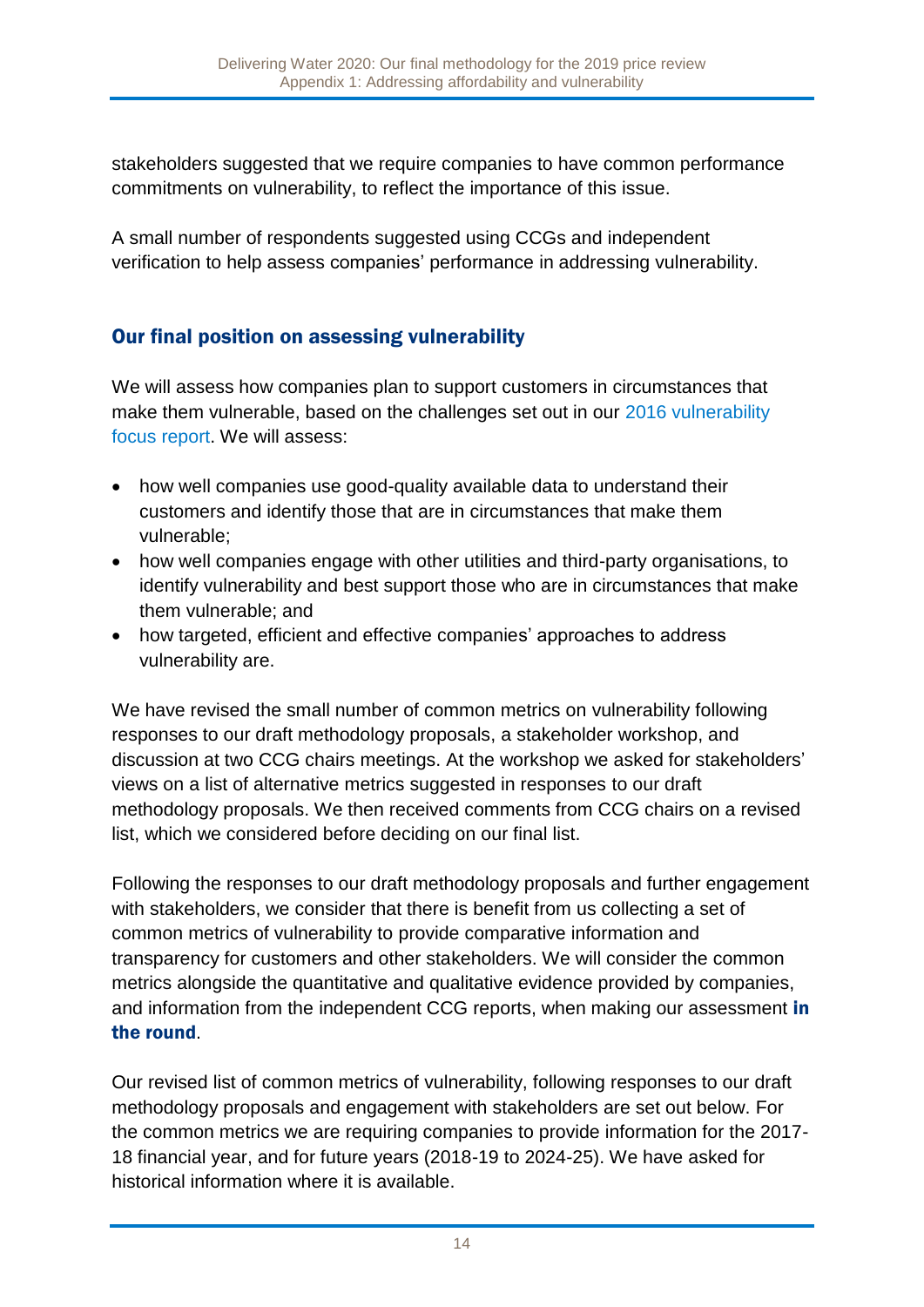- 1. Percentage of customers aware of the non-financial vulnerability assistance measures offered.
- 2. Number of customers on special assistance register / priority service register (SAR/PSR).
- 3. Percentage of customers on SAR/PSR.
- 4. Number of customers receiving the following services through the SAR/PSR:
	- a) Support with communication;
	- b) Support with mobility and access restrictions;
	- c) Support with supply interruption;
	- d) Support with security; and
	- e) Support with 'other needs'.
- 5. Percentage of customers satisfied that the services provided by their company are easy to access.
- 6. Percentage of customers on SAR/PSR contacted over the past two years to ensure they are still receiving the right support.

We will not require companies to have a common performance commitment for vulnerability because we recognise that no single measure reflects the complexity and dynamism of vulnerability, and the extent to which the challenges vary across companies. We are requiring companies to provide data on a number of common metrics of vulnerability to help us to better understand the nature of vulnerability issues and the variations between companies, but we are not requiring companies to set commitments on these common metrics. We consider that our strong emphasis on vulnerability in PR19 will sufficiently incentivise companies to address these issues effectively in their business plans. We will build on experience in PR19 and reconsider common performance commitments for vulnerability at PR24.

We are requiring companies to include at least one **bespoke performance** commitment for addressing vulnerability that reflects their specific challenges in their business plans, after engaging with customers and taking on board challenges from their CCGs. The bespoke performance commitments will require companies to engage with their customers and CCGs on their future commitments to addressing vulnerability.

We are also considering the use of a **third party expert panel** and the **further** development of common metrics to assess and advise companies' approaches to vulnerability across all companies during 2020-25. We will discuss this with the sector after the PR19 final determinations.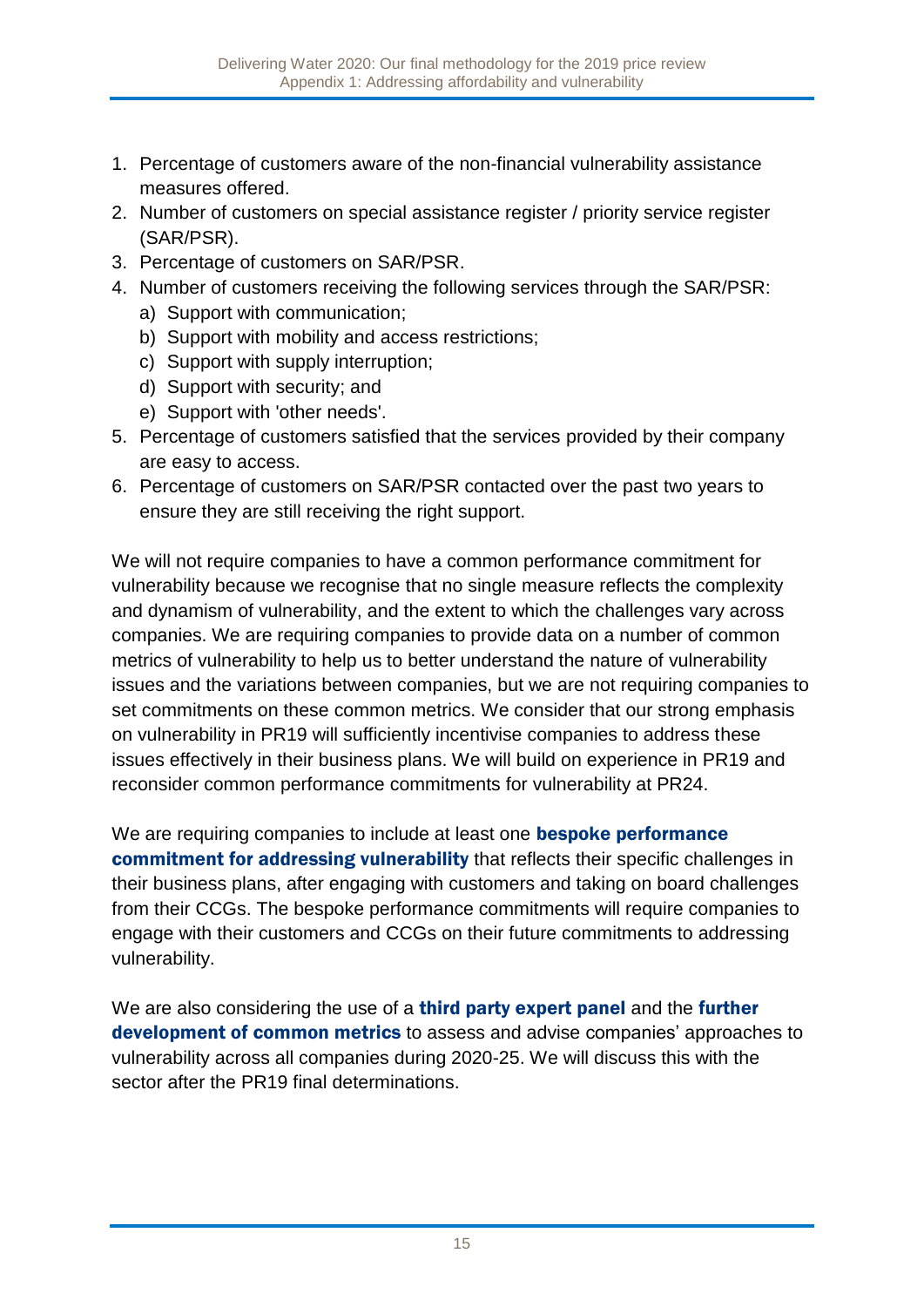# 4.2 Our assessment of proposed options: vulnerability

This section contains our assessment of the options in our draft methodology proposals on our approach to vulnerability. We consulted on three options.

#### Option 1: Do nothing

In this scenario we would not have a distinct test for vulnerability.

#### Option 2: Qualitative measures, bespoke performance commitments and commons metrics

Option 2 was our preferred option, as we have described above. In brief, in this option we would apply qualitative vulnerability tests, based on the recommendations in our 2016 vulnerability focus report and drawing on evidence from the CCGs. We would also require companies to propose bespoke performance commitments relating to vulnerability in their business plans. Option 2 also involved companies including information on three common metrics of vulnerability in their business plans.

#### Option 3: Qualitative measures plus common performance commitments

This option requires that all companies have the same common performance commitments on vulnerability, with a common definition. We would develop the common performance commitments with the companies and other stakeholders ahead of our PR19 final methodology.

Option 3 also involves us setting the same performance commitment level (normalised for company size) for the companies' common performance commitment on vulnerability, based on a form of comparative assessment of all companies' past and projected performance.

### Responses to our draft methodology proposals

There was general support for option 2. Most respondents preferred that companies have bespoke, rather than common, performance commitments with companies proposing the bespoke commitments following engagement with their customers. The reasons in support for bespoke performance commitments included that this is the first time vulnerability is being tested within the price review, it will allow companies to align bespoke performance commitments to location issues, and it will facilitate the co-creation of the bespoke commitment with customers.